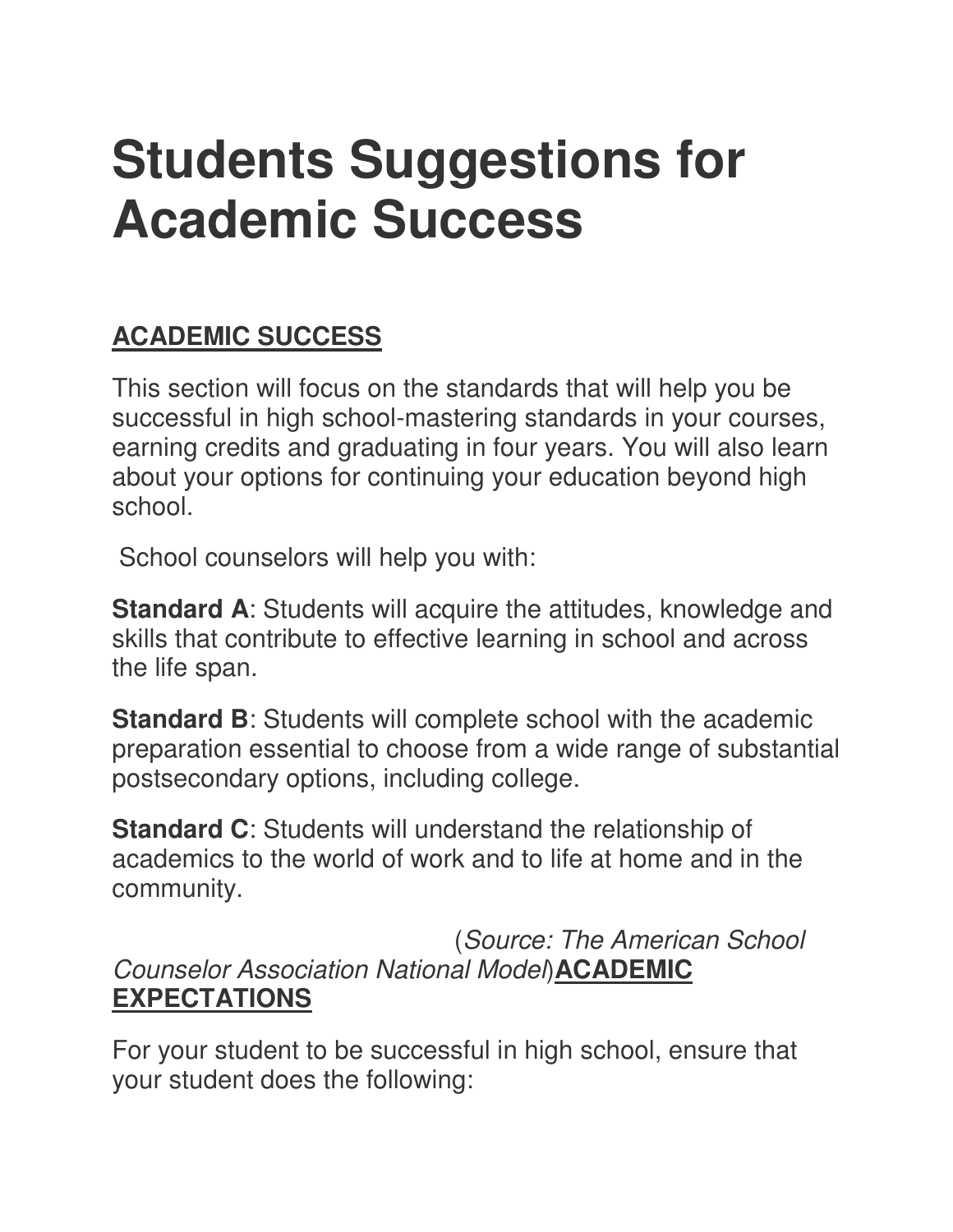- Attends class every day-Be in all classes every day! Studies show us that students perform better when they are actively engaged in instruction.
- Brings all materials to class-Always be prepared and take proper materials with you to class. A builder does not go out to his job without a hammer, nails, lumber, and numerous tools. You are building your educational background for your future; so you need your tools to do the job!
- Completes work on time-Keep up with all assignments and turn in projects. Being reliable and prompt will impress teachers as well as peers.
- Demonstrates personal organizational skills, such as record keeping, time-management, homework habits, notetaking skills, and listening skills.

Develop these areas to be successful in your education:

- Seek help from your teachers early when there is something that you do not understand.
- Use and improve both oral and written communication skills.
- Read additional books to enhance and supplement vocabulary.
- Apply knowledge to new situations.
- Increase research skills.
- Improve basic keyboarding skills.
- Strengthen math skills-the ability to work fractions, percentage, decimals, algebra, geometry and averaging problems.
- Review all materials thoroughly as you prepare for an assessment or project.

# **ACADEMIC STUDY SKILLS**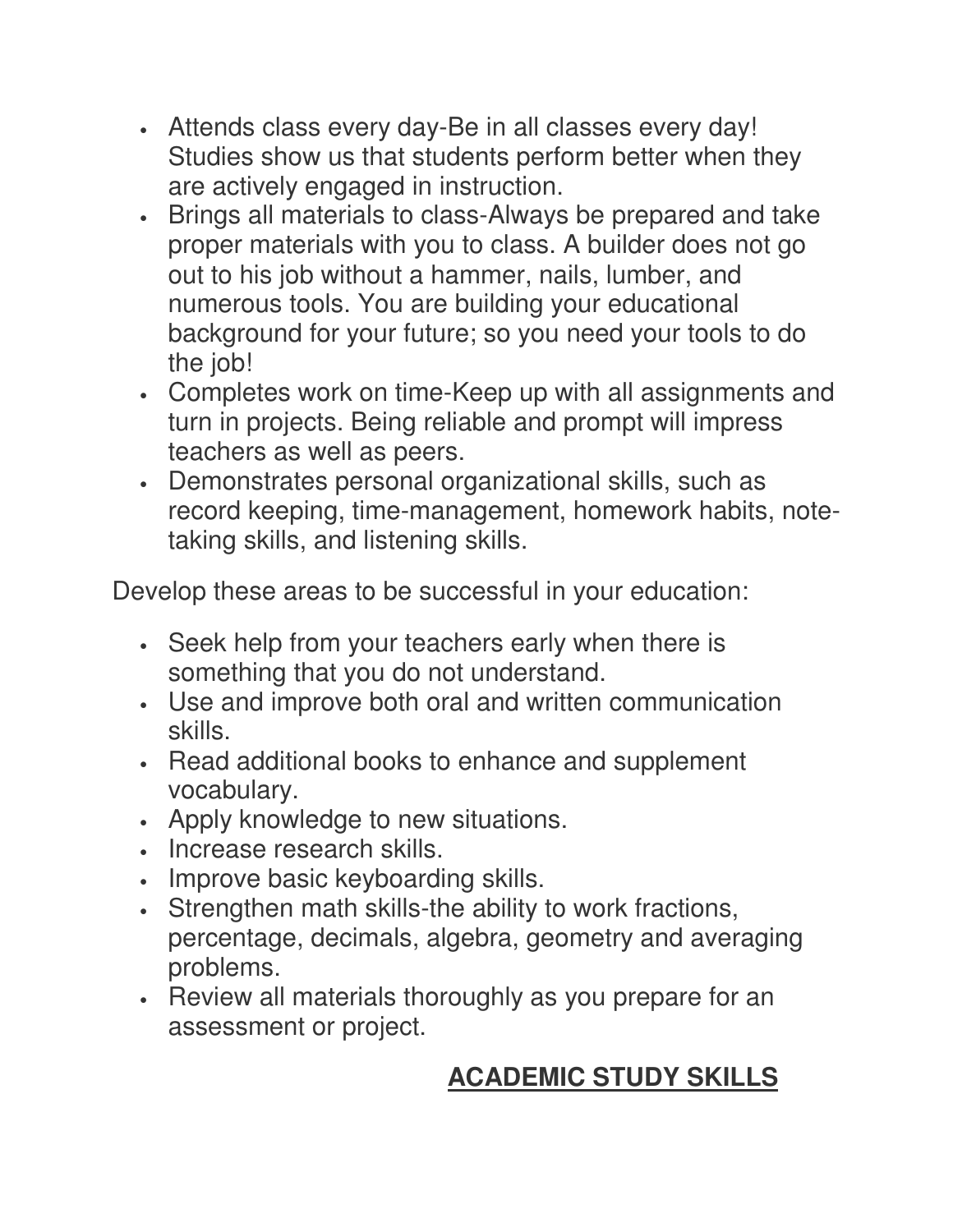This section will focus on the standards that will help you be successful in high school-mastering **HOW**

## **TO STUDY AND ACHIEVE ACADEMIC SUCCESS**

#### **Study Plan and Study Preparation**

Find a good place to study which eliminates all distractions, has good lighting, and all books and notes that you need. In your study plan identify and know your daily study schedule, what you need to study, review and recall key points, and review notes taken in class.

## **Review Techniques**

Plan enough to allow an adequate review before all tests. Summarize your notes. Predict what you may be asked on a test.

## **Attitude**

Think of learning as an opportunity to increase your knowledge and skills. Think of tests as a way to show yourself what you know, and what you don't know.

# **Organize**

Plan to study and review on an ongoing basis. This will help you stay calm for tests.

#### **Pace Yourself**

When you are completing a test or project, carefully read the instructions. If a rubric is involved, ask questions until you understand the rubric. Budget your time well, particularly when you are taking an in class assessment. Always reread and check your work.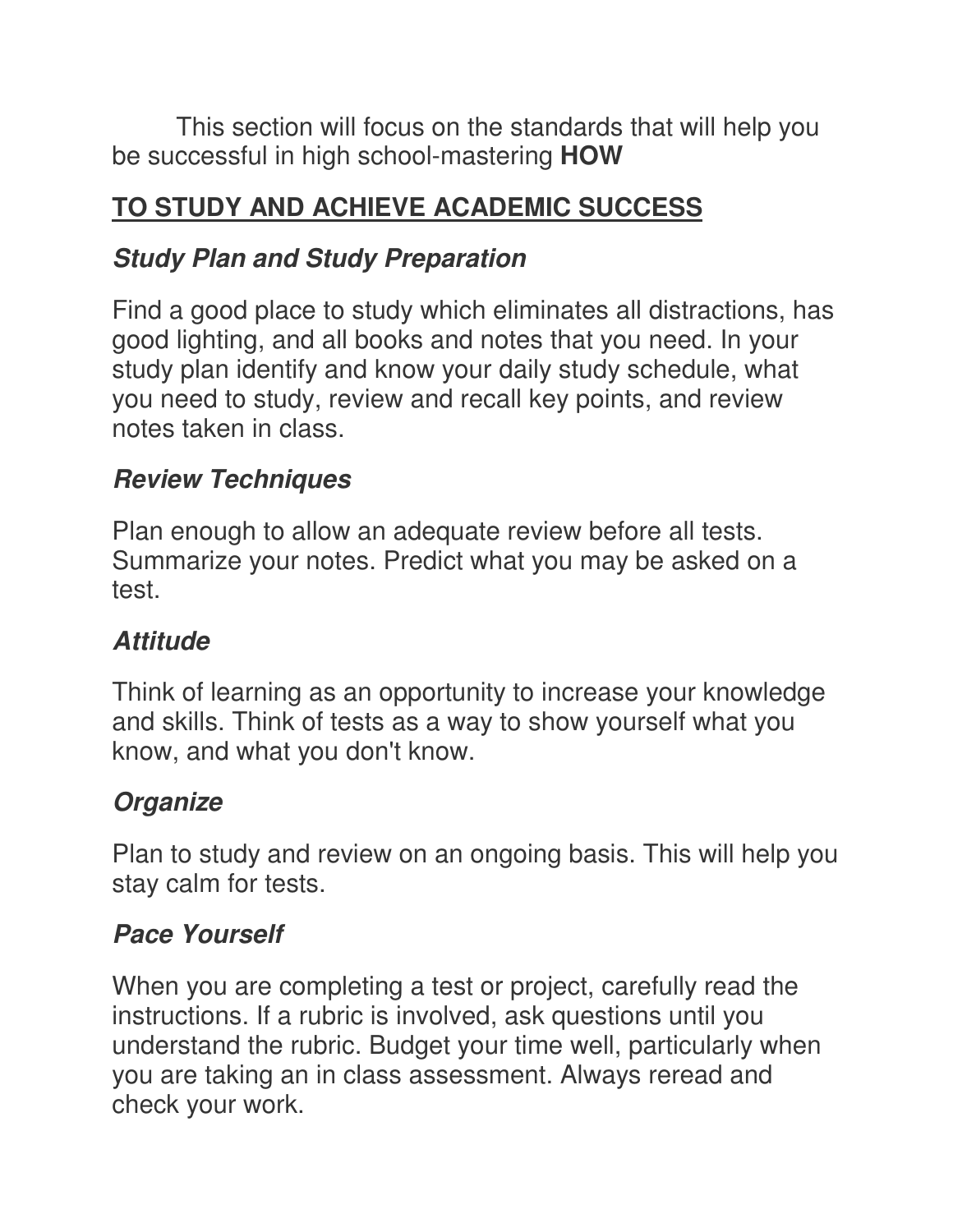# **LISTENING SKILLS AND ACADEMIC SUCCESS**

#### **Stay Focused and Listen**

Listening is one of the most important skills you can develop. It is the second most difficult skill next to reading. Listening means no daydreaming and forming good habits of really hearing and not talking.

#### **Predict What You Will Learn**

Think about the main points of the last class and review any reading, problems, or other work that you have been assigned.

#### **Keep It Relevant**

What did the assignment have to do with your class? What comes to mind during instruction? Do you have enough background knowledge about what you are trying to learn? Can you connect this knowledge to future learning, i.e. math problem solving helps you with life problem solving skills?

#### **Learning to Listen**

Do not confuse hearing with listening. Good listening means paying attention as well as thinking about and around the topic. Listening is an active, not passive, activity.

## **TIME MANAGEMENT**

Success in school depends on how well you plan your time. While in high school, always think about balancing your time. Of course, you need time to attend class and study. However, you will also take time to participate in sports, band, other extracurricular activities, etc. You also need time to enjoy.